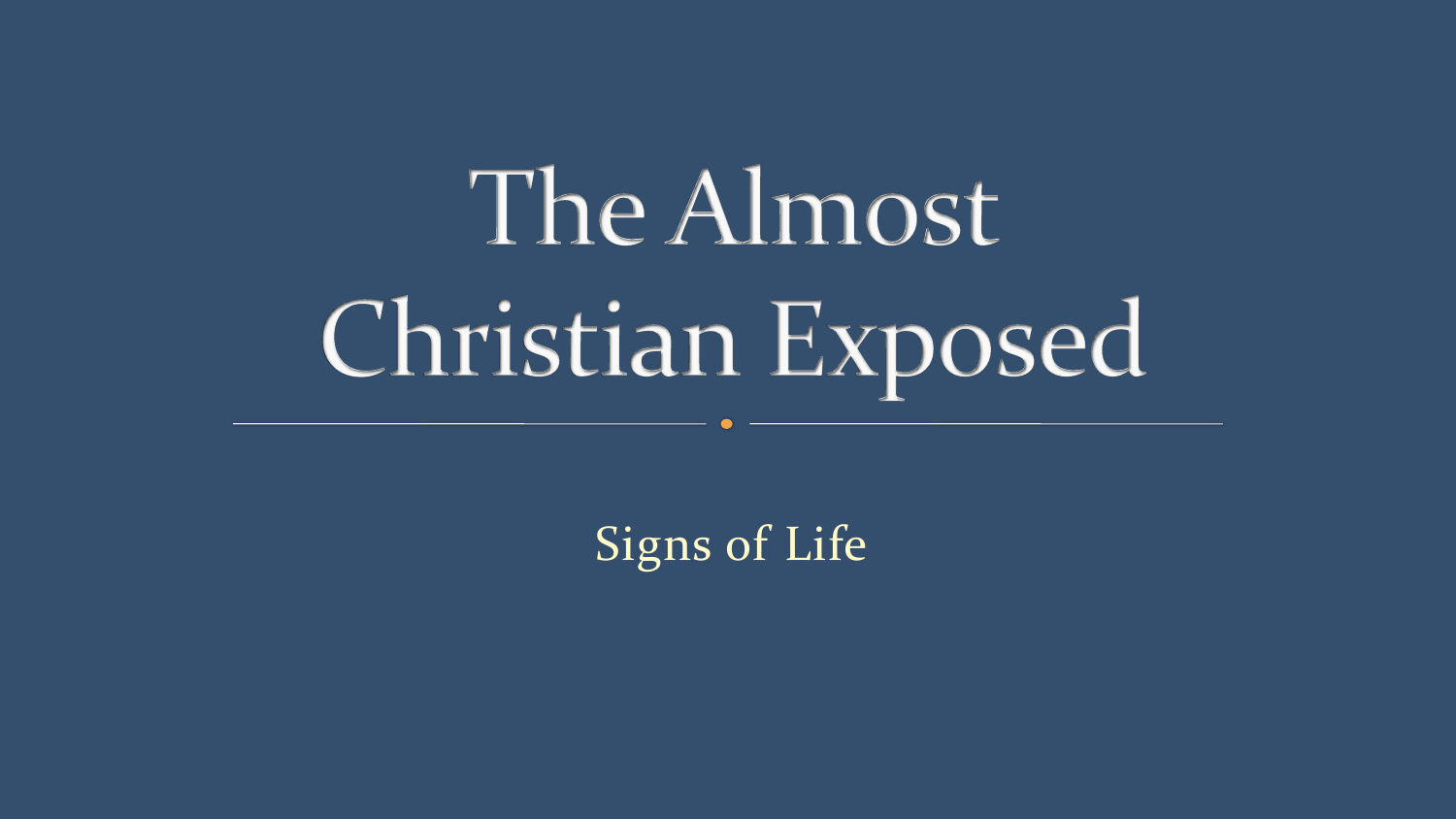#### Close Calls and Crucial Consequences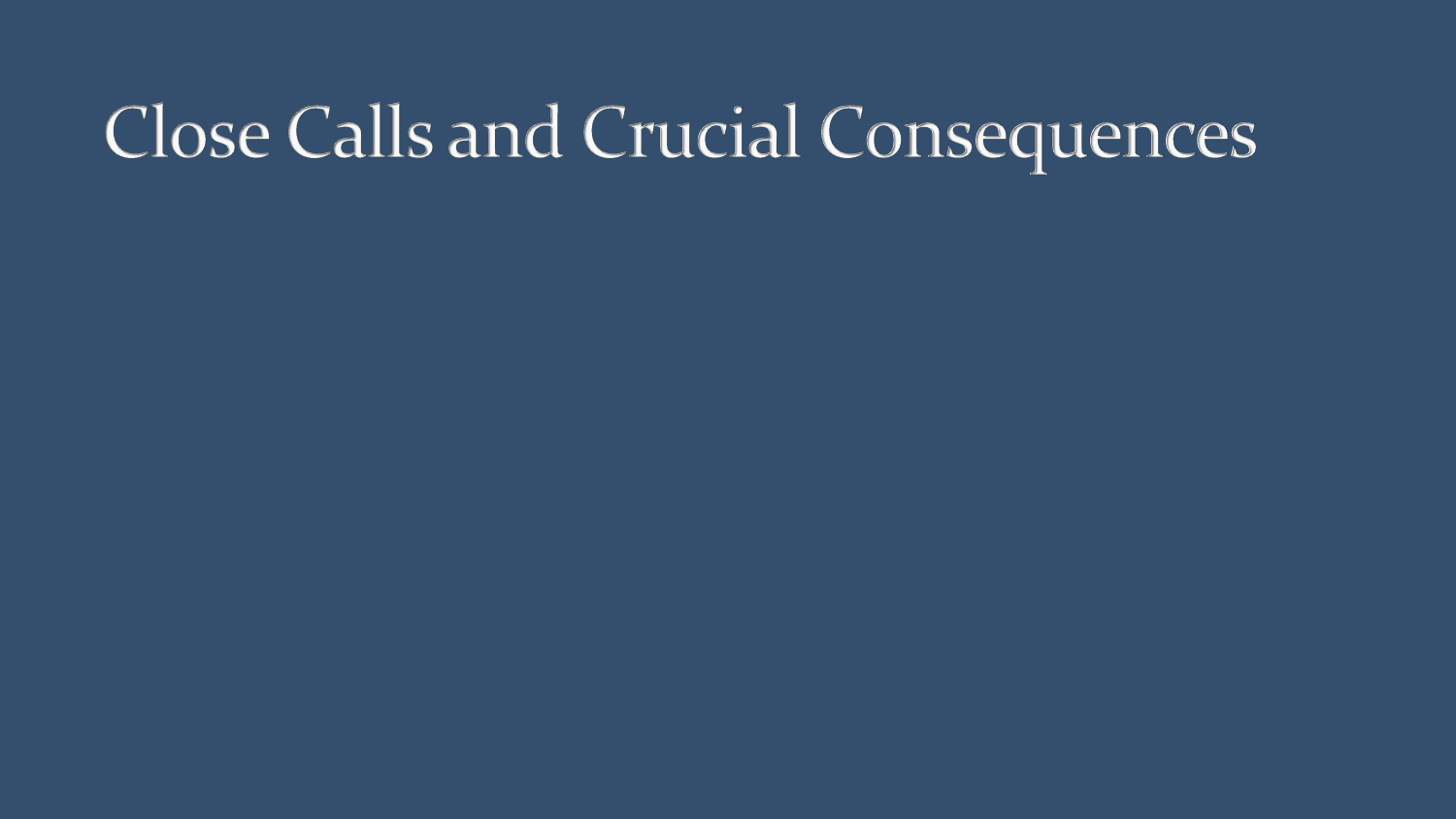The Irony of Belief  $\bullet$  John 2:23-25 (ESV) — 23 Now when he was in Jerusalem at the Passover Feast, many believed in his name when they saw the signs that he was doing. 24 But Jesus on his part did not entrust himself to them, because he knew all people 25 and needed no one to bear witness about man, for he himself knew what was in man.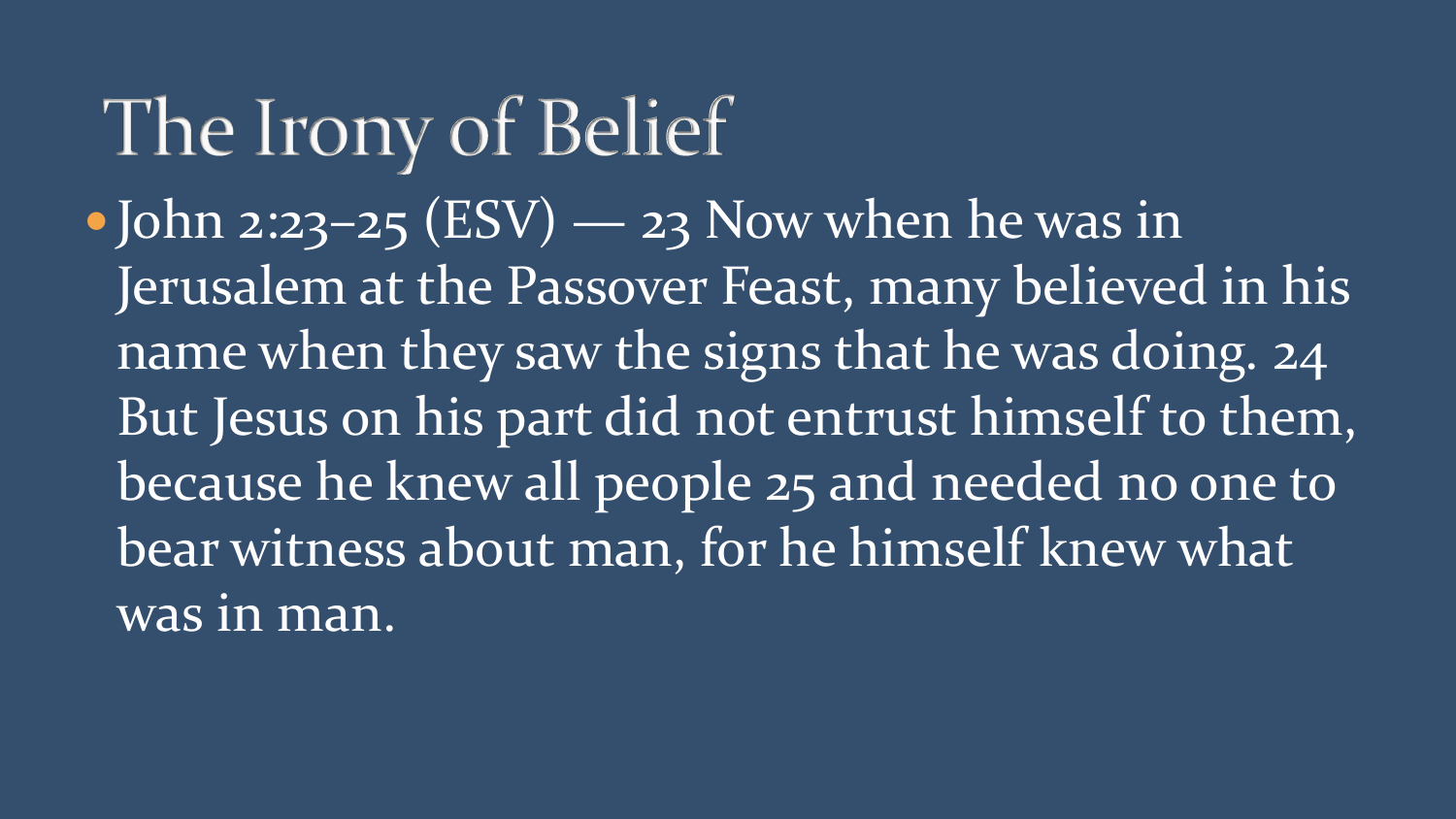#### The Irony of Belief "Believed" in his name = pisteuo (Gk) **• "Entrust" ("on his part did not entrust himself to**  $\overline{\text{them}}$ ") = pisteuo (Gk)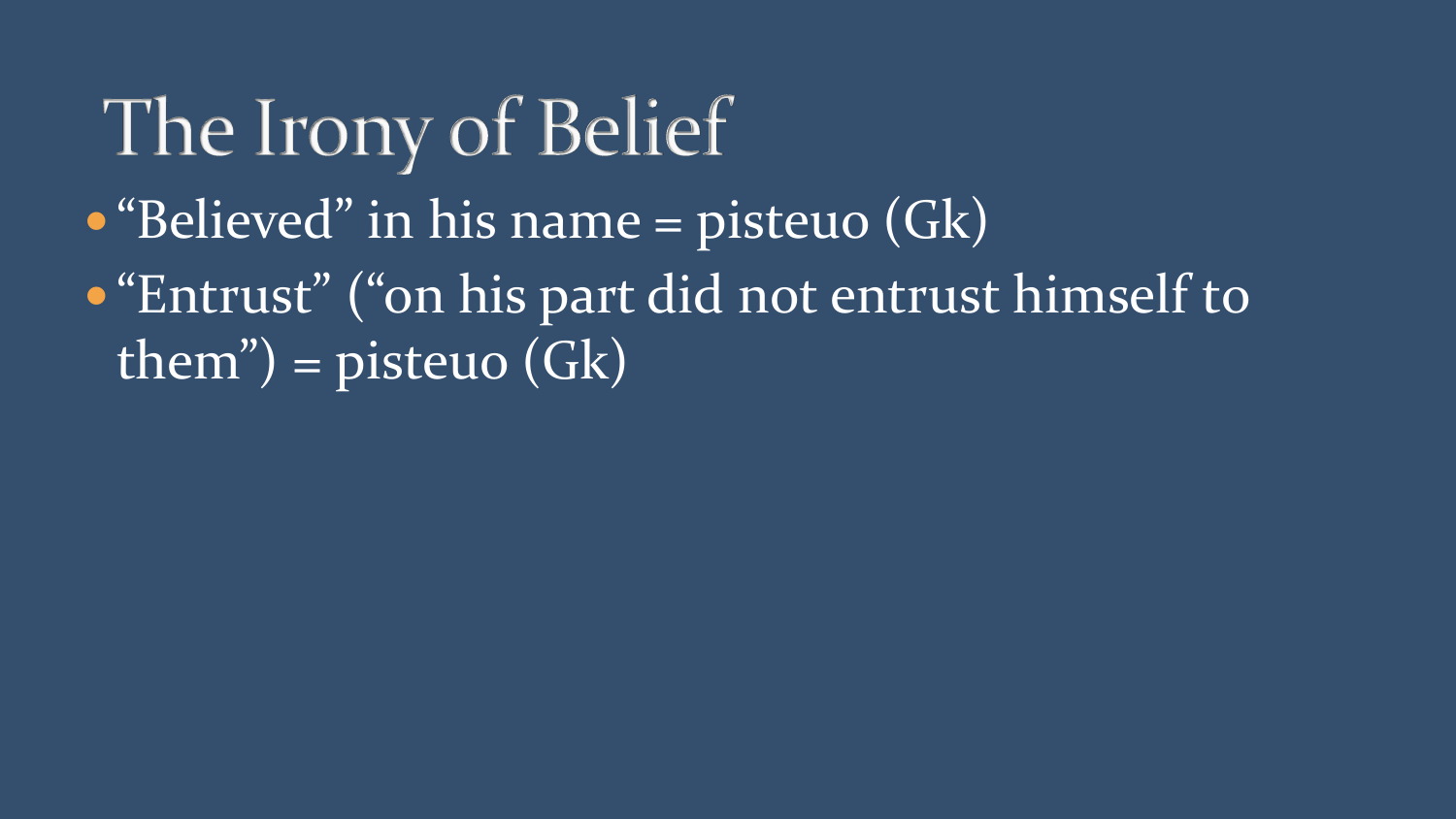The Irony of Belief • John 20:30-31 (ESV) — 30 Now Jesus did many other signs in the presence of the disciples, which are not written in this book; 31 but these are written so that you may believe that Jesus is the Christ, the Son of God, and that by believing you may have life in his name.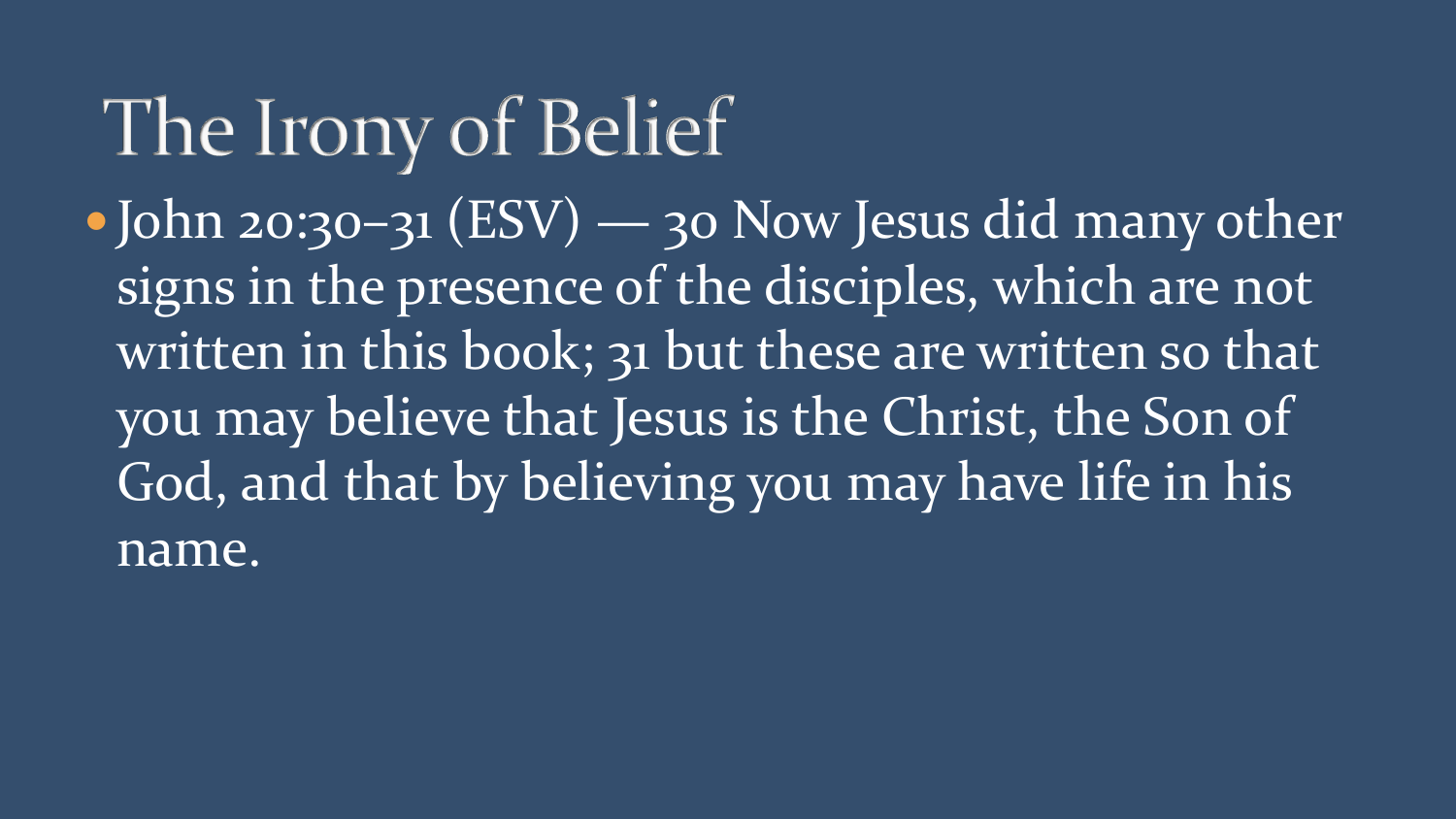The Almost Christian King Agrippa – Acts 26 • Young man – Matthew 19 • Five virgins – Matthew 25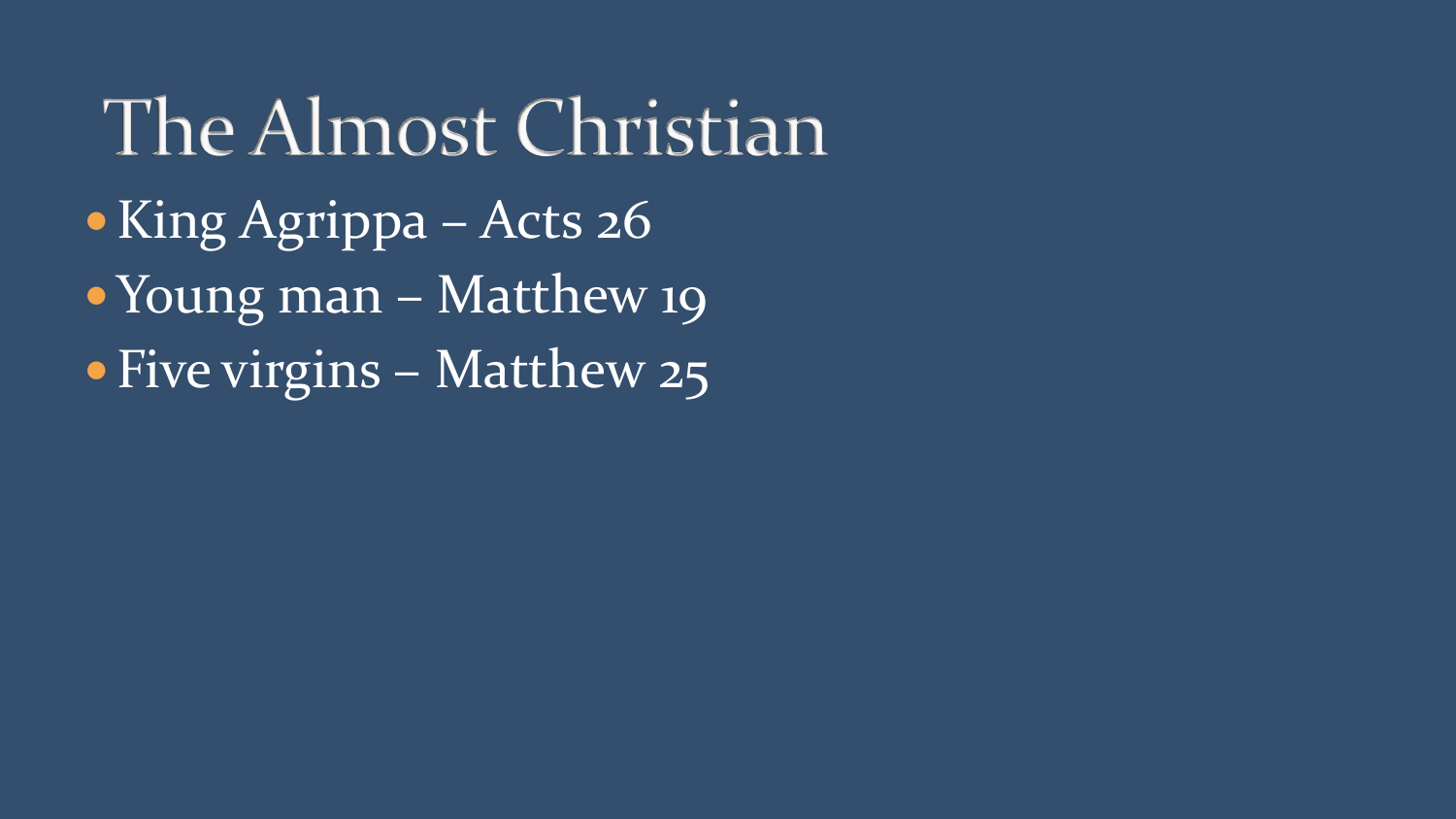#### The Almost Christian

• Matthew  $7:21-23$  (ESV) — 21 "Not everyone who says to me, 'Lord, Lord,' will enter the kingdom of heaven, but the one who does the will of my Father who is in heaven. 22 On that day many will say to me, 'Lord, Lord, did we not prophesy in your name, and cast out demons in your name, and do many mighty works in your name?' 23 And then will I declare to them, 'I never knew you; depart from me, you workers of lawlessness.'"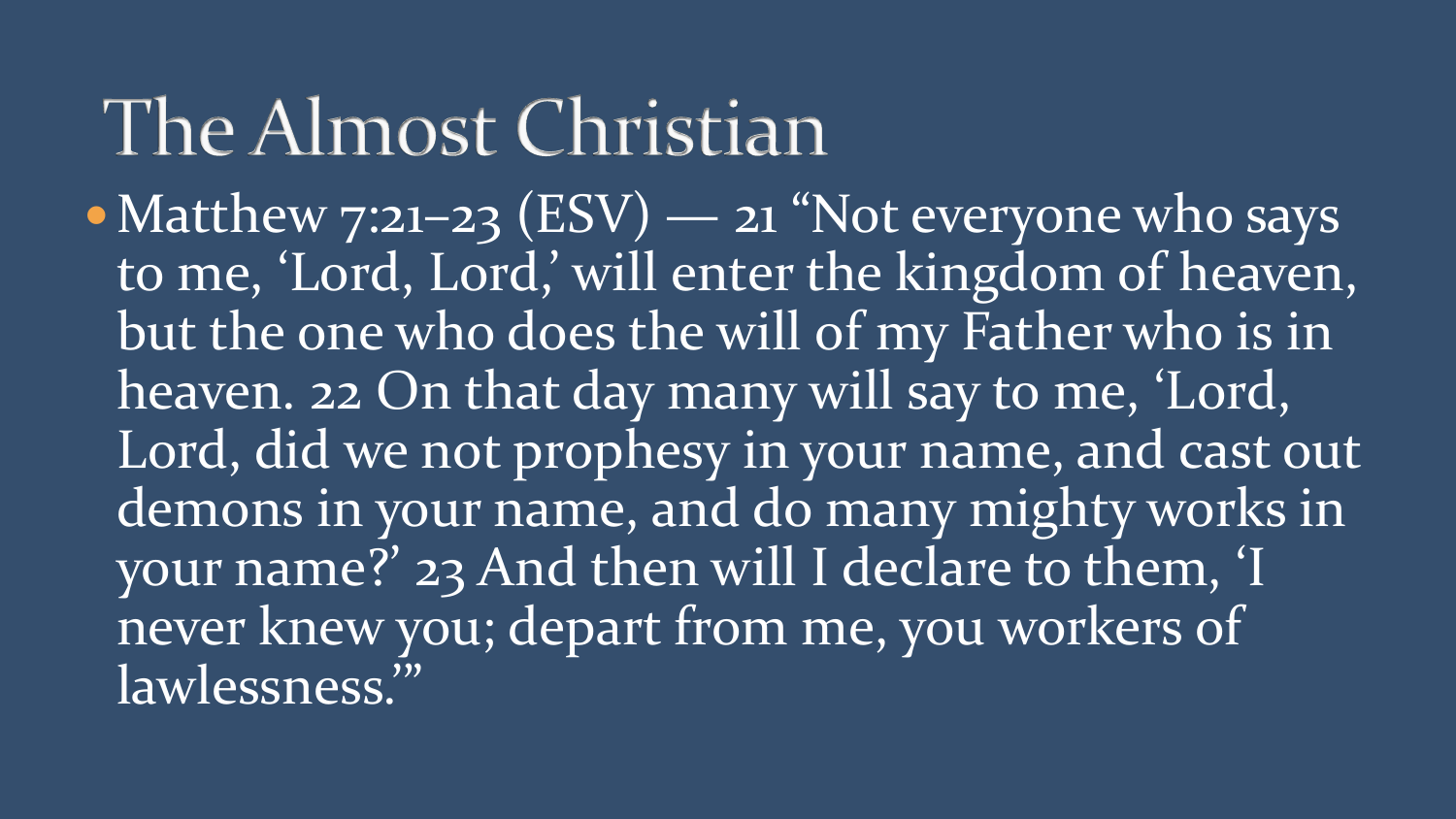What did Jesus know? John 2:24–25 (ESV) — 24 But Jesus on his part did not entrust himself to them, because he knew all people 25 and needed no one to bear witness about man, for he himself knew what was in man. • Nathanael – John 1.47-49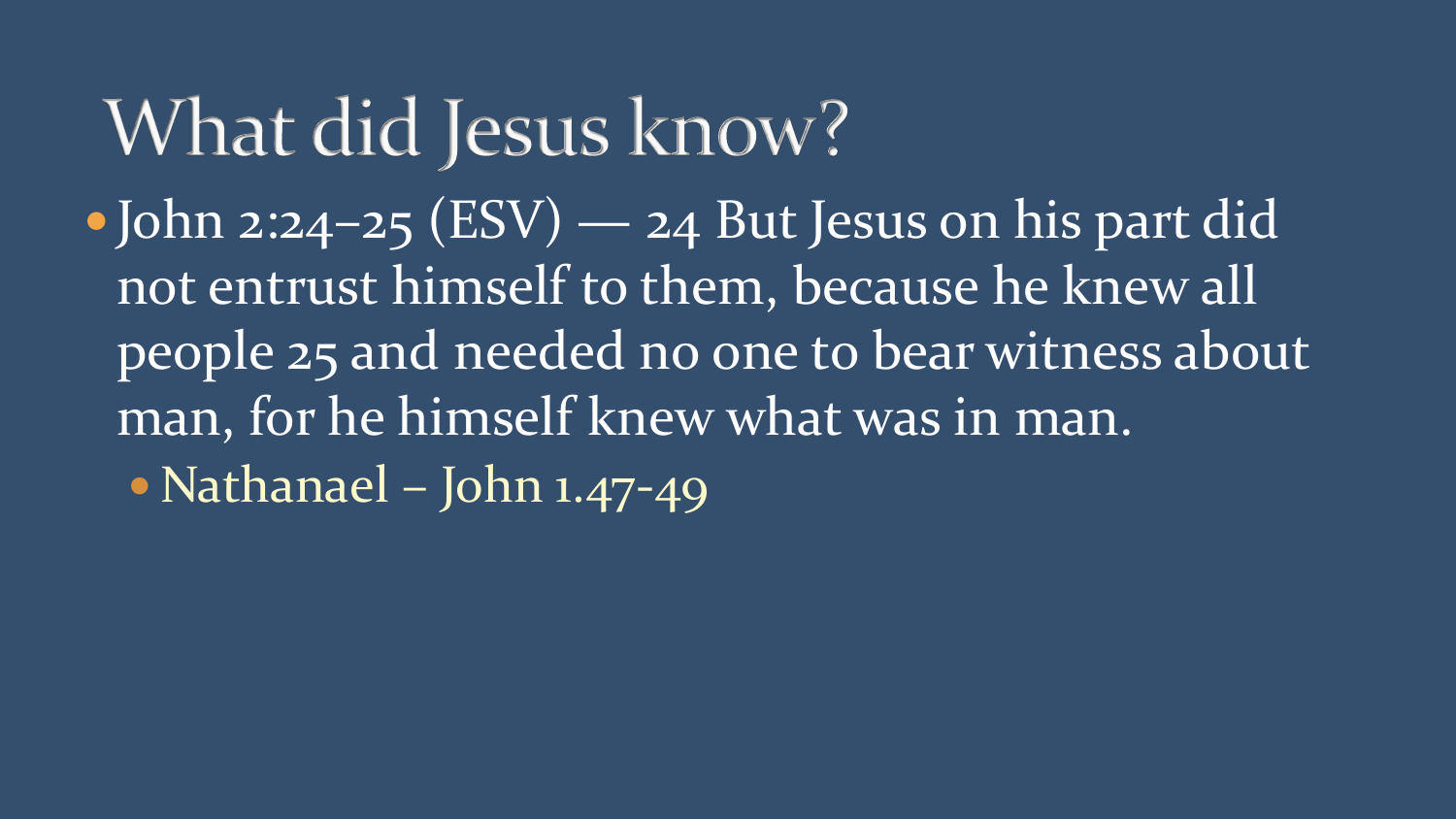## What did Jesus know?

About the human mind?

• Romans 1:21-22 (ESV) — 21 For although they knew God, they did not honor him as God or give thanks to him, but they became futile in their thinking, and their foolish hearts were darkened. 22 Claiming to be wise, they became fools...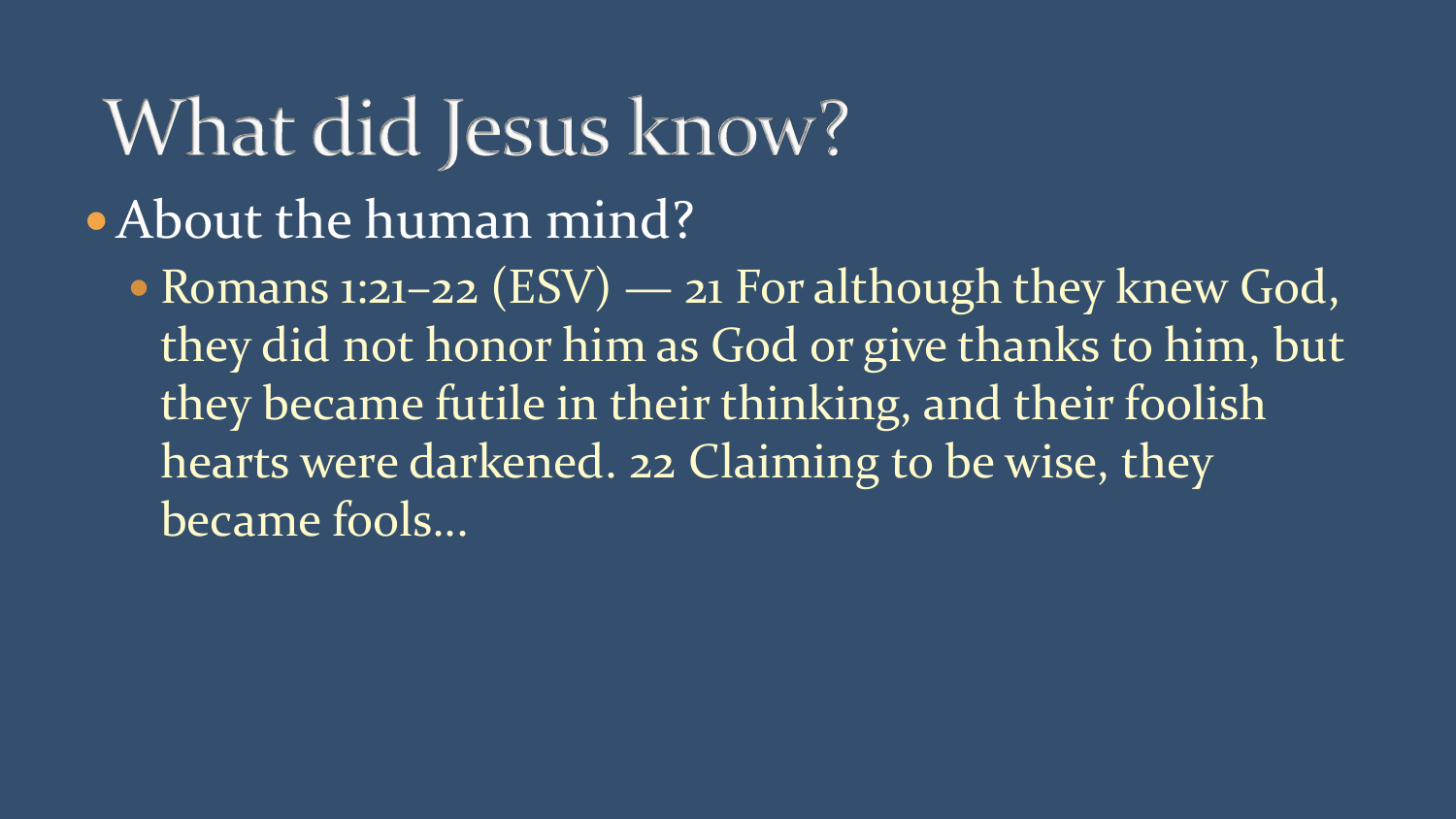What did Jesus know? About the human mind? • Psalm  $64:5-6$  (ESV) — 5 They hold fast to their evil purpose; they talk of laying snares secretly, thinking, "Who can see them?" 6 They search out injustice, saying, "We have accomplished a diligent search." For the inward mind and heart of a man are

deep.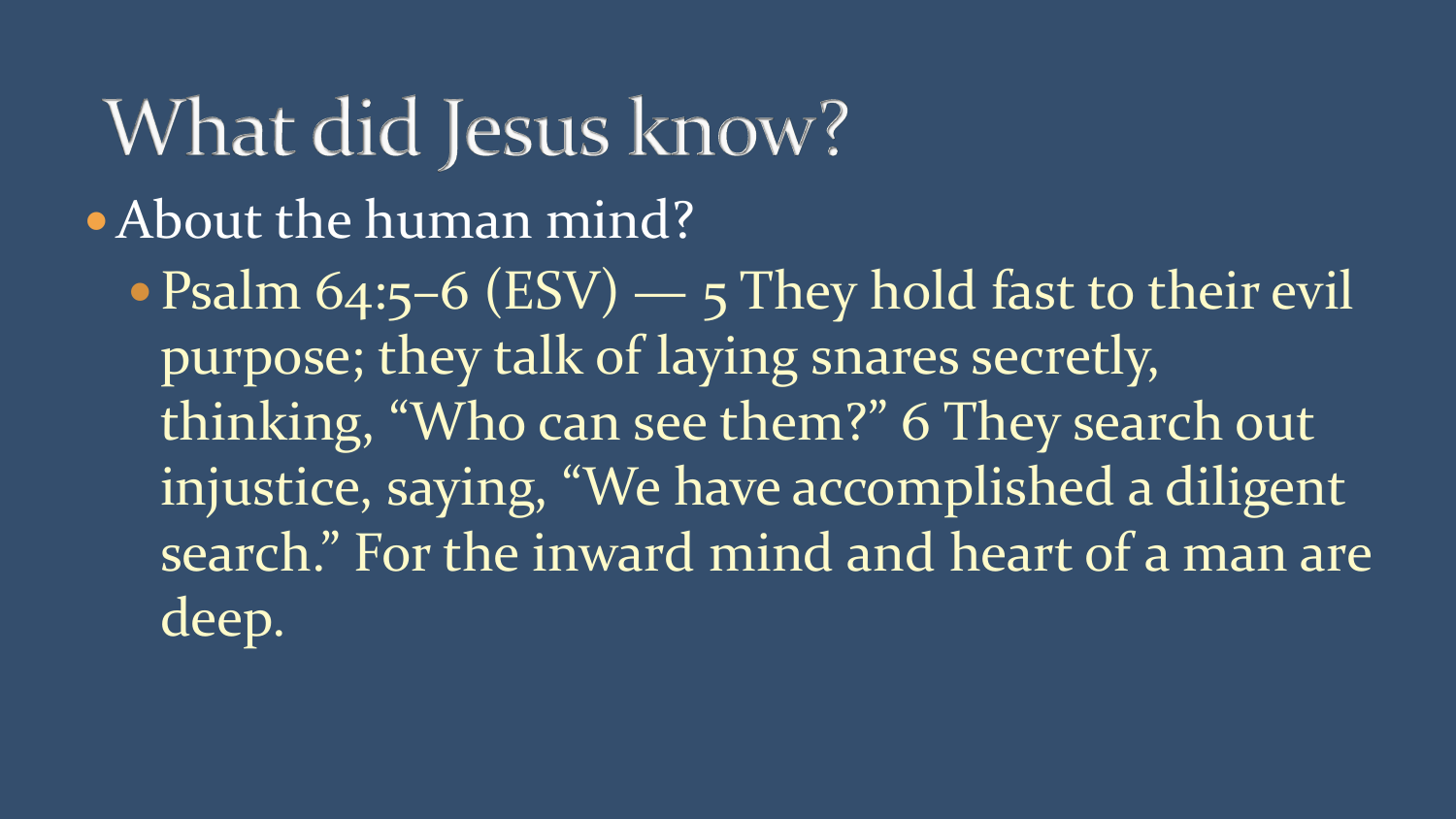What did Jesus know? About the human will? • Matthew 23:37 (ESV) — 37 "O Jerusalem, Jerusalem, the city that kills the prophets and stones those who are sent to it! How often would I have gathered your children together as a hen gathers her brood under her wings, and you were not willing!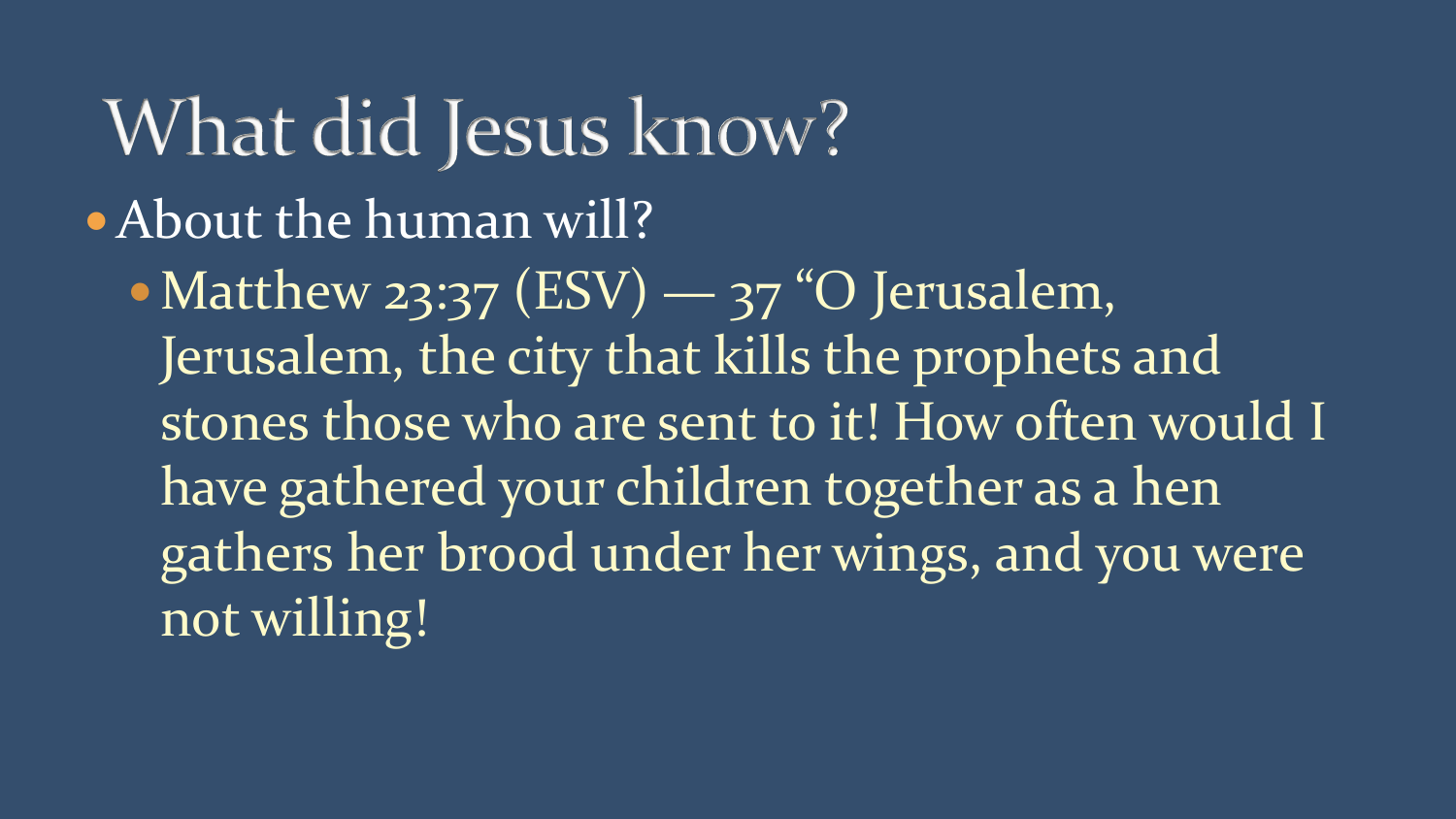What did Jesus know? About human emotions?

• Genesis 4:3-7 (ESV)  $-$  3 In the course of time Cain brought to the LORD an offering of the fruit of the ground, 4 and Abel also brought of the firstborn of his flock and of their fat portions. And the LORD had regard for Abel and his offering, 5 but for Cain and his offering he had no regard. So Cain was very angry, and his face fell. …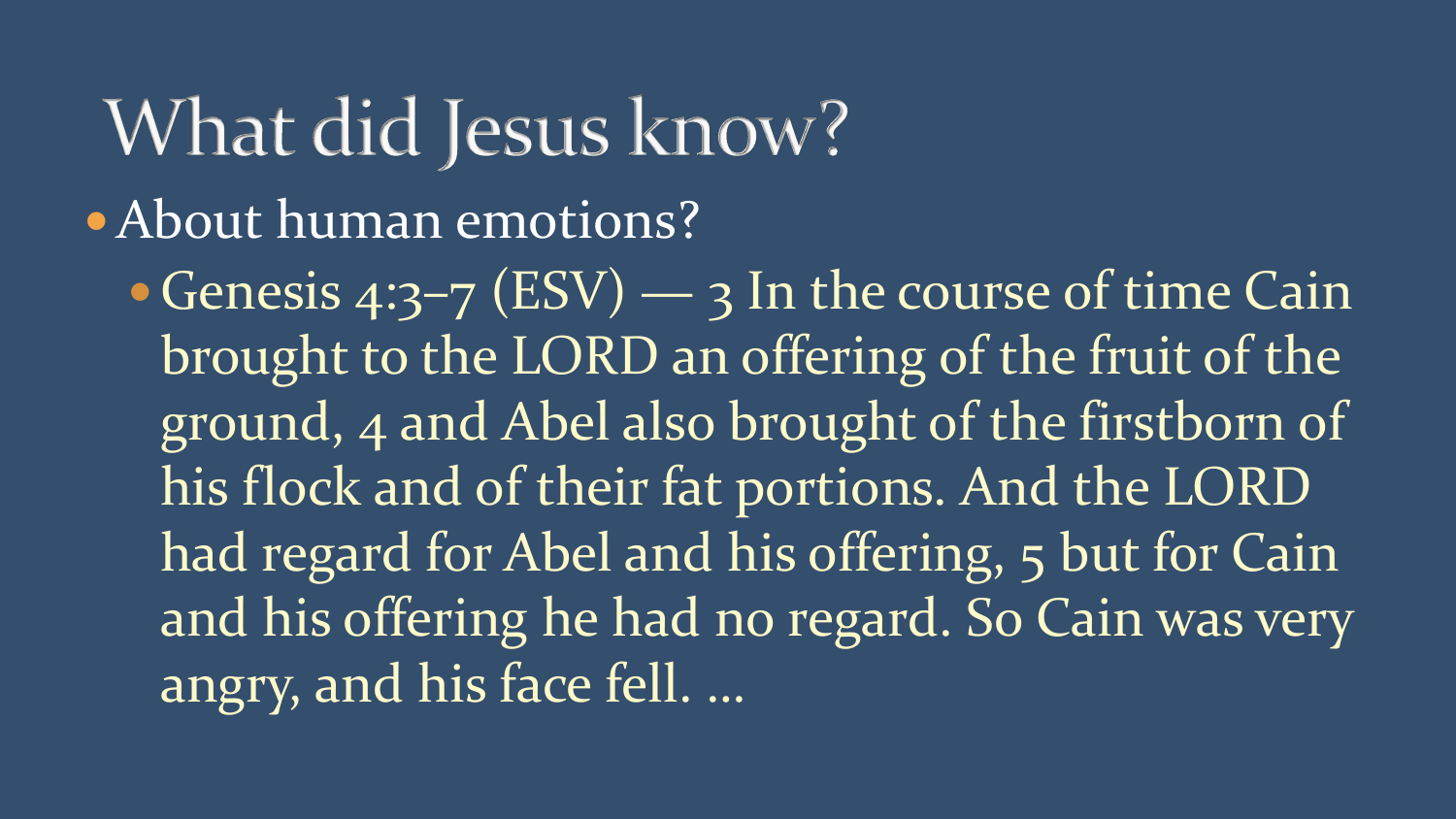What did Jesus know? About human emotions? Genesis 4:3–7 (ESV) — … 6 The LORD said to Cain, "Why are you angry, and why has your face fallen? 7 If you do well, will you not be accepted? And if you do not do well, sin is crouching at the door. Its

desire is contrary to you, but you must rule over it."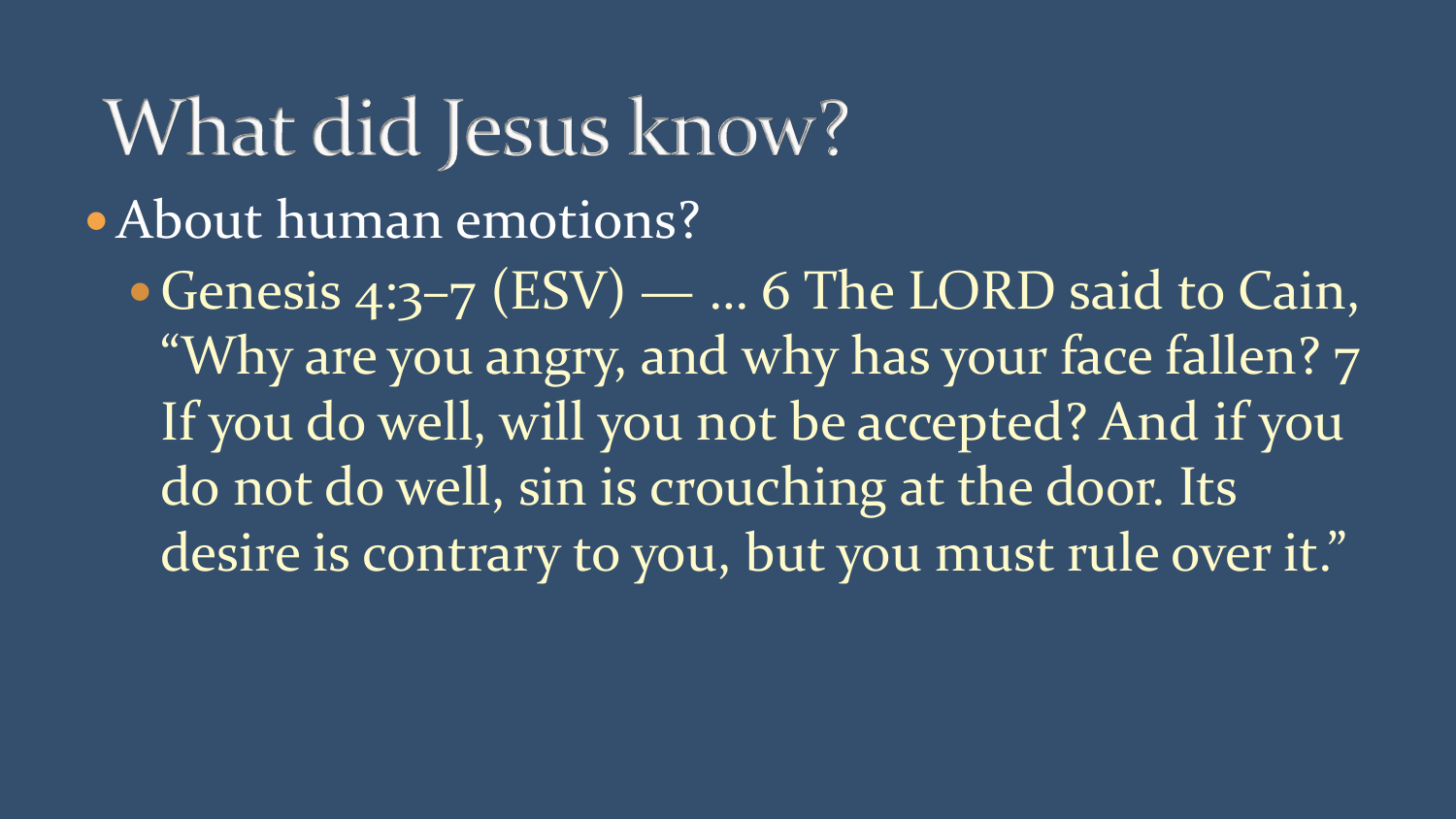What did Jesus know? About the human body? • Romans 7:14 (ESV) — 14 For we know that the law is spiritual, but I am of the flesh, sold under sin. • Romans 7:21-23 (ESV) — ... 22 For I delight in the law of God, in my inner being, 23 but I see in my members another law waging war against the law of my mind and making me captive to the law of sin that dwells in my members.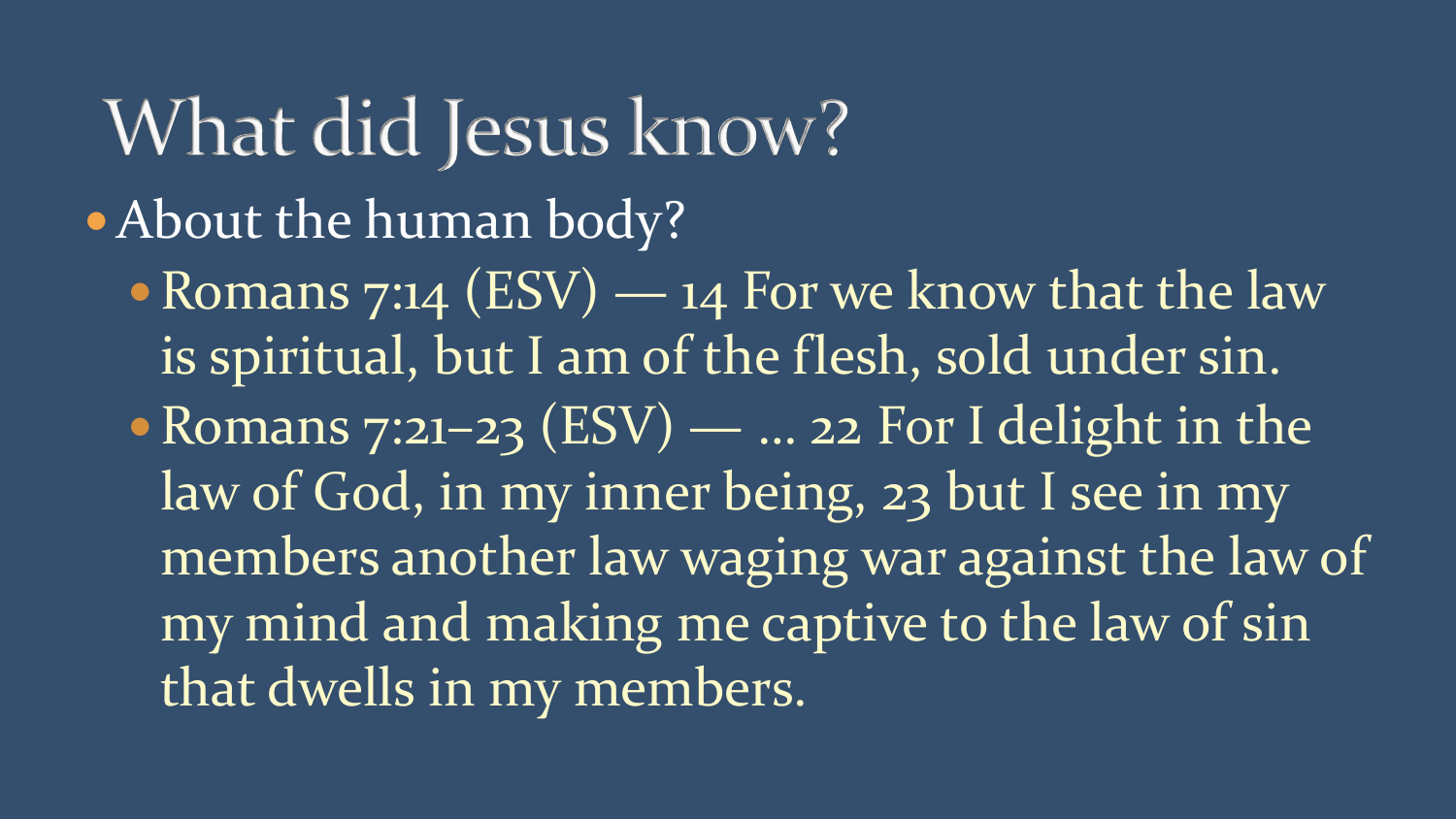### What did Jesus know?

- About the human heart?
	- Jeremiah 17:9 (ESV) 9 The heart is deceitful above all things, and desperately sick; who can understand it?
	- Romans 1:25 (ESV) 25 because they exchanged the truth about God for a lie and worshiped and served the creature rather than the Creator, who is blessed forever! Amen.
	- Calvin: "fabricum idolarum" idol factories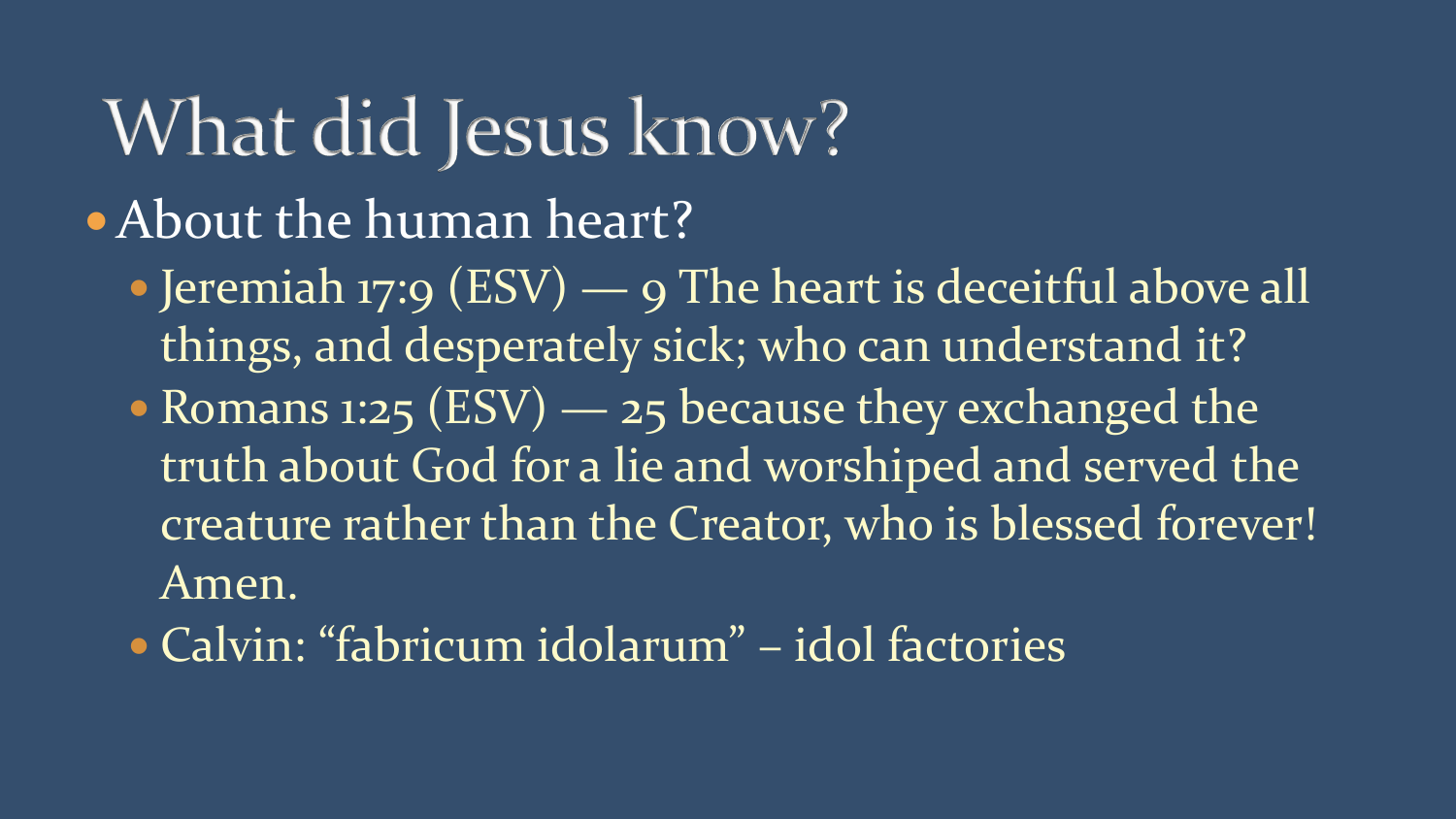What did Jesus know? • Romans 3.10-18 • Sin is universal

• Sin is pervasive